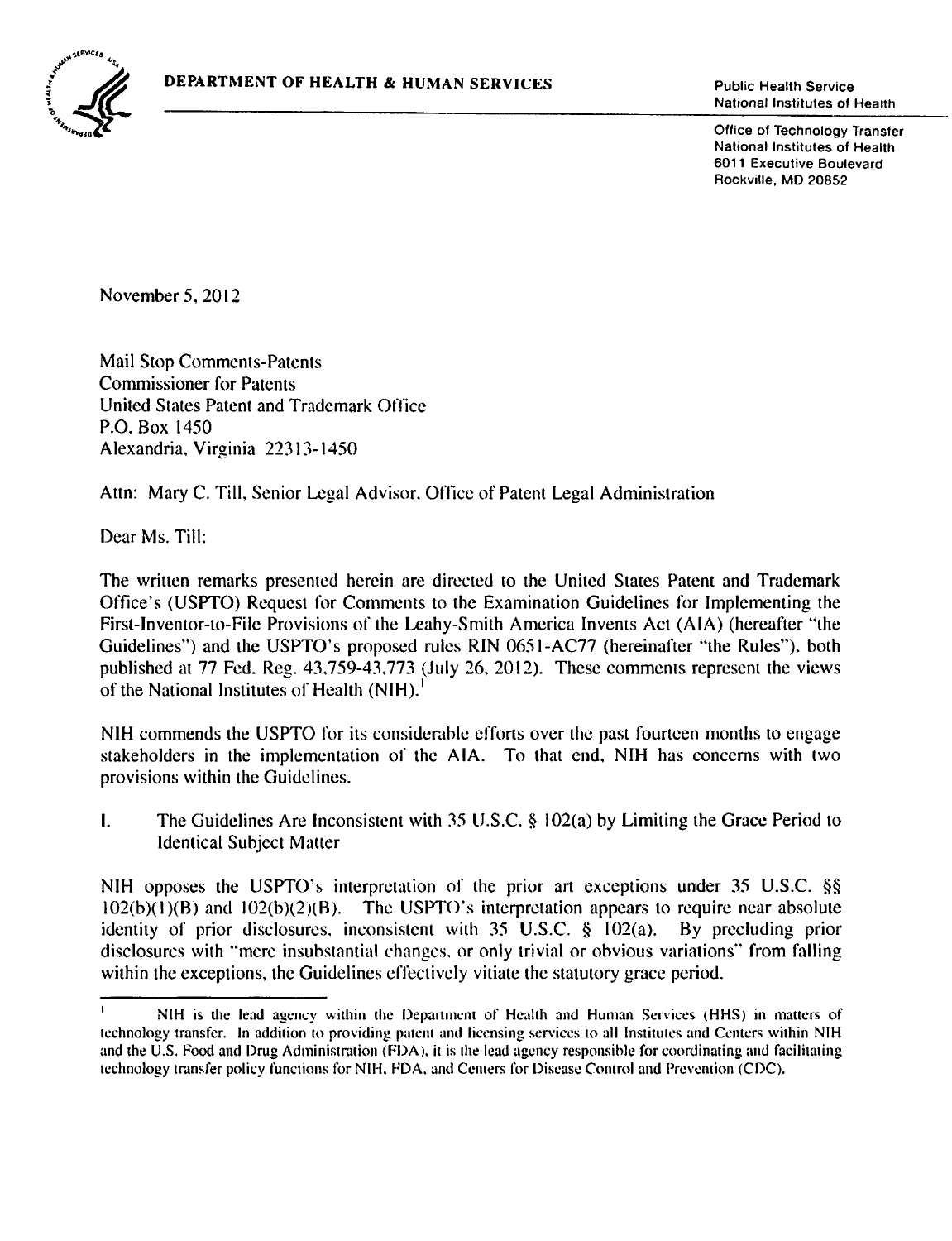With respect to a prior disclosure in a scientific journal or other non-patent context, NIH notes that U.S. patent laws afford a distinct  $-$  arguably more expansive  $-$  view of "inventions" than such types of disclosures. Journal articles may be subject to peer review and other non-patent requirements, distinct from a patent application. As such, the proposed guideline unfairly penalizes inventors who publish their research before filing an application, even though the AlA, as affirmed through Congressional testimony, was intended to support this practice.

Even when the prior disclosure is a patent application, the Guidelines are problematic. For example, an application may include claims that are added or amended or changes to the specification, even though the disclosure in the prior application is the same. Under the Guidelines, the prior application would fall outside the grace period; even continuation and divisional patent applications, in which the specification is generally the same, may be impacted, as the claims in such applications are, by definition, different.

As the USPTO prepares final guidelines on the grace period, NIH respectfully requests that the final guidelines rely more closely with the intent of Congress and the AlA by removing the requirement for near identity of disclosure.

II. The Guidelines for Proposed Rule 37 C.F.R. § 1.130 Propose a Heightened, Impracticable Standard for Establishing that a Prior Disclosure is the Work of the Inventors.

The Guidelines for Proposed Rule 37 C.F.R. § 1.130 provide that an affidavit or declaration including an "unequivocal" statement of the inventor or joint inventor that he/she invented the subject matter of the disclosure and accompanied by a "reasonable explanation" may be required to traverse a rejection based on that disclosure. While the Guidelines cite *In re DeBaun,* 687 F.2d 459, 463 (C.C.P.A. 1982), the "unequivocal" or "reasonable explanation" terms are not expressly defined therein. Indeed, the Guidelines appear to impose a different and heightened standard from pre-AlA practice in similar circumstances, under current 37 C.F.R. § 1.131 and consistent with *In re Katz,* 687 F.2d 450 (C.C.P.A. 1982).

While these comments express concerns for the Guidelines for 37 C.F.R. § 1.130, NIH supports the proposed rules associated therewith. More specifically, the NIH supports Proposed Rules 37 C.F.R. §§ 1.77(b) and 1.130, noting that it is more likely that inventors will require Section 1.130, as many publications include authors who are not inventors. Indeed, absent adoption of Proposed Rule 37 C.F.R. § 1.130, there is effectively no grace period because there will be no means to establish that a disclosure is entitled to the prior art exception.

However, the Guidelines work to undermine the proposed rules such that the NIH believes that the USPTO should continue to apply pre-AlA practice with respect to the associated affidavits and declarations.